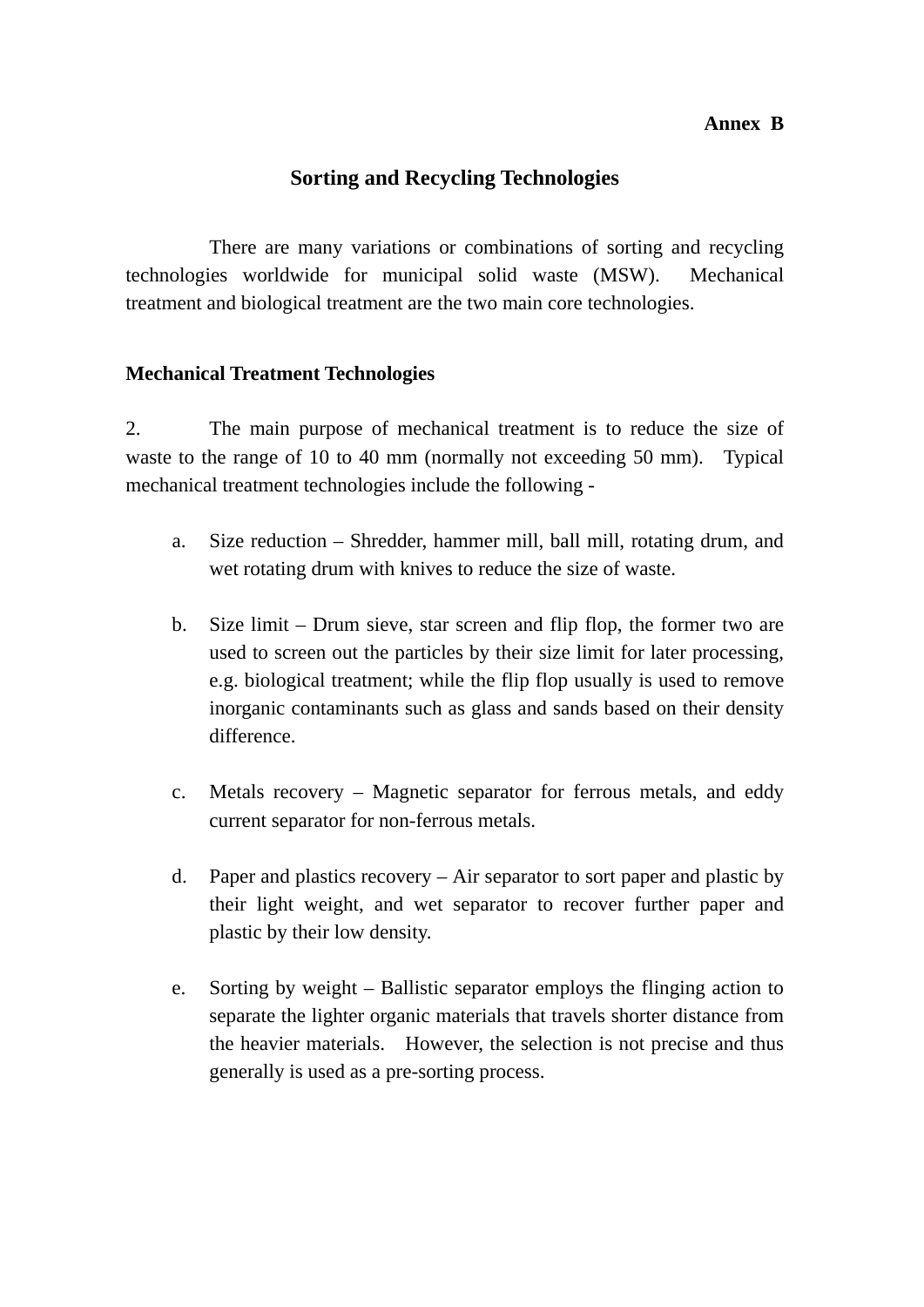## **Biological Treatment Technologies**

3. Biological processes make use of microbes to degrade the organic materials, and in the process generate either biogas or compost. At the same time, it reduces the size and stabilizes the organic waste further. Composting and anaerobic digestion are the two major biological treatment processes.

4. **Composting** – It refers to biological degradation process by which the bacteria break down the organic fraction of the waste in the presence of oxygen to produce a bio-stabilized material i.e. compost that can be used as fertilizer, soil cover for landfill, etc. It can also be applied as post-treatment to stabilize or post-refine the residue generated from anaerobic digestion. This post-refining process takes about a month and it improves the compost quality to meet the final designated use. Typical composting techniques include the following -

- a. **Windrow composting** This is an open operating system which is suitable for large volumes of waste and where space is not a constraint. Organic waste piled in rows like windrow and is turned frequently to maintain aerobic conditions. The typical retention time ranges from eight to 12 weeks. The operation can generate odour problem and is thus not suitable for densely populated city, like Hong Kong.
- b. **Aerated static pile composting**  This process is similar to windrow, but instead of turning the pile to maintain air supply, pipes are laid to pull air through the pile of waste. To control the odour, negative pressure is applied in the composting hall. The typical retention time also ranges from eight to 12 weeks, but can be shortened to three to five weeks by controlling the turning intervals. A large space is required for this kind of technology.
- c. **In-vessel composting** This is a high-technology system in which composting is carried out in a controlled and enclosed structure such as a tunnel or channel, container or vessel. All critical environmental conditions are monitored automatically, and the system is suitable when odour and leachate controls, and space are of major concerns. All these added controls render the system rather expensive. The three common in-vessel composting systems that are available for MSW treatment are tunnel, intensive composting and drum systems.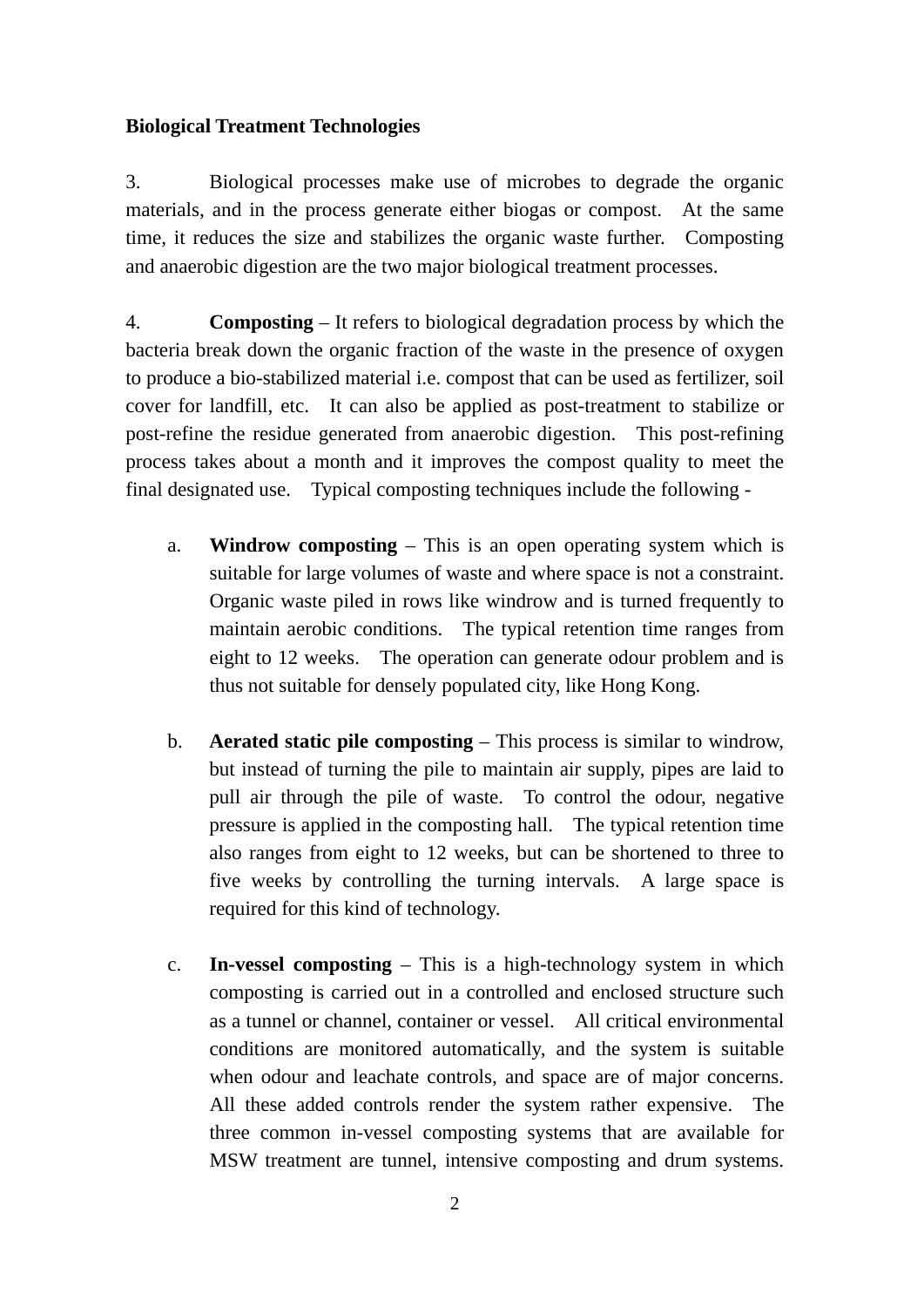The typical retention time for these systems is three to 14 days.

5. **Anaerobic digestion (AD) –** It is a biological degradation process that takes place in an oxygen depleted environment, under which methane-rich biogas, as well as residual solids that can be used for composting are produced. Typical AD techniques include the following -

- a. **Dry AD** The Dry AD can be operated in thermophilic or mesophilic modes for waste that contain between 15% to 45% total solid (TS) contents. It is generally a single-stage process, and employs plug-flow principle.
- b. **Wet AD**  The Wet AD can also be operated in thermophilic or mesophilic modes, but is suitable for waste that contains less than 15% TS content. The system can be designed as a single-stage or two-stage process. The Wet AD generally yields more biogas than a Dry AD because the organic waste portion is more homogenous in nature and has less contaminant. However, the process generates a large amount of wastewater that required additional treatment.

# **Combination of Sorting and Recycling Technologies**

6. The combination of the above two main treatment technologies gives rise to the following variations –

- a. **Mechanical Treatment alone (MT)** This process employs various mechanical equipment such as magnets, screen and trommels, etc. to separate mixed MSW into different fractions according to their physical properties. It can facilitate the recovery of recyclables such as metals, paper and plastics by various kinds of physical forces, and speed up the biological treatment for the organic waste.
- b. **Mechanical and Biological Treatment (MBT)** This process employs mechanical treatment to pretreat the waste by reducing the size of waste and removing contaminants before the waste enters into the later biological treatment stage for generation of biogas by AD or compost by composting.